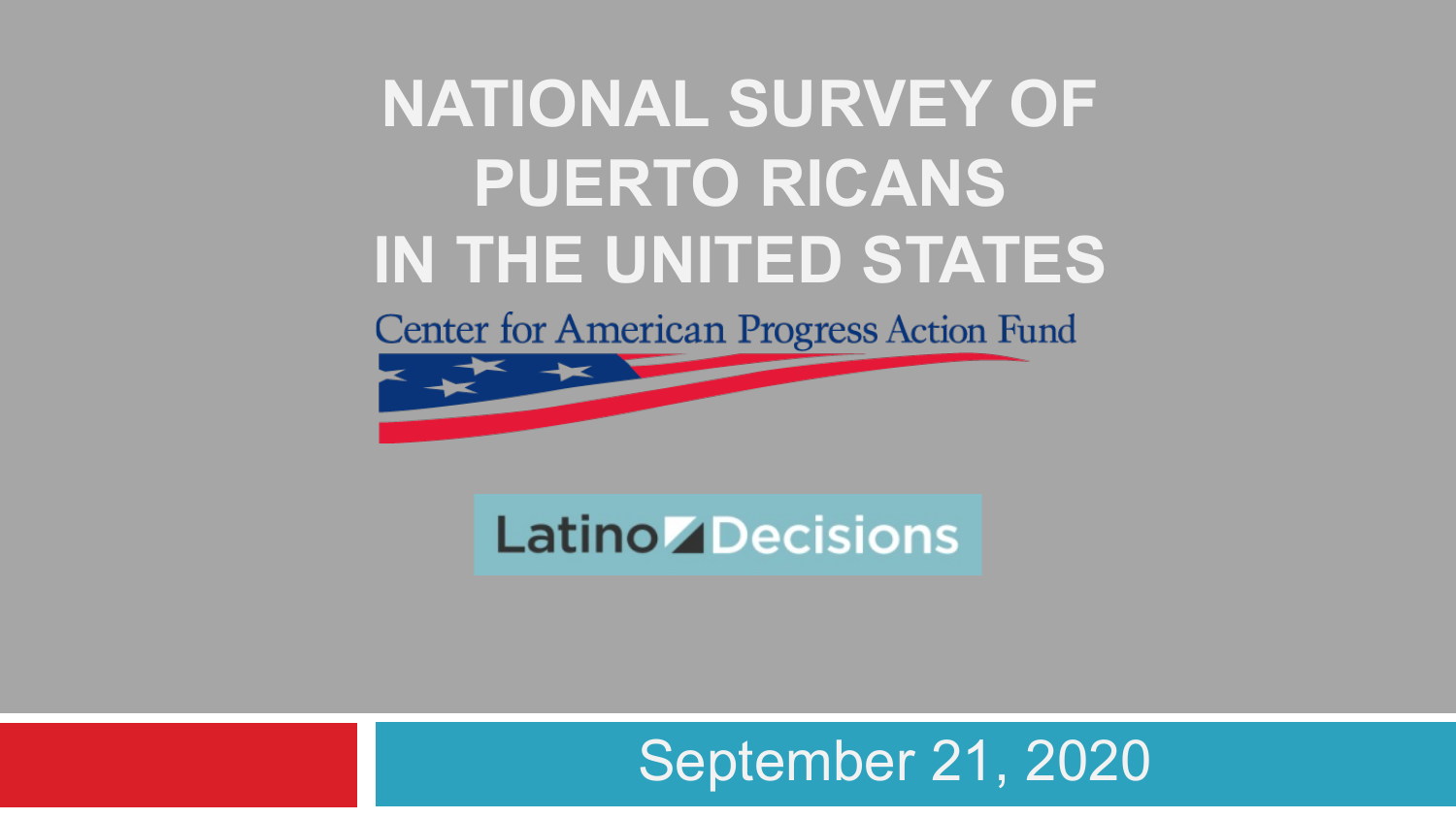Survey Goals

- 1. Examine Puerto Ricans' voting behavior, civic integration, and interest and participation in U.S. politics
- 2. Measure how Puerto Ricans of different backgrounds are handling the twin disasters of the coronavirus and the ongoing impact of Hurricane Maria, which devastated the island and the Puerto Rican community three years ago this week
- 3. Assess Puerto Ricans' views of specific issues facing the country at large, including their opinions about the most important priorities for the upcoming election; and
- 4. Examine views about the status of Puerto Rico and how Puerto Rican identity interacts with other political and social views.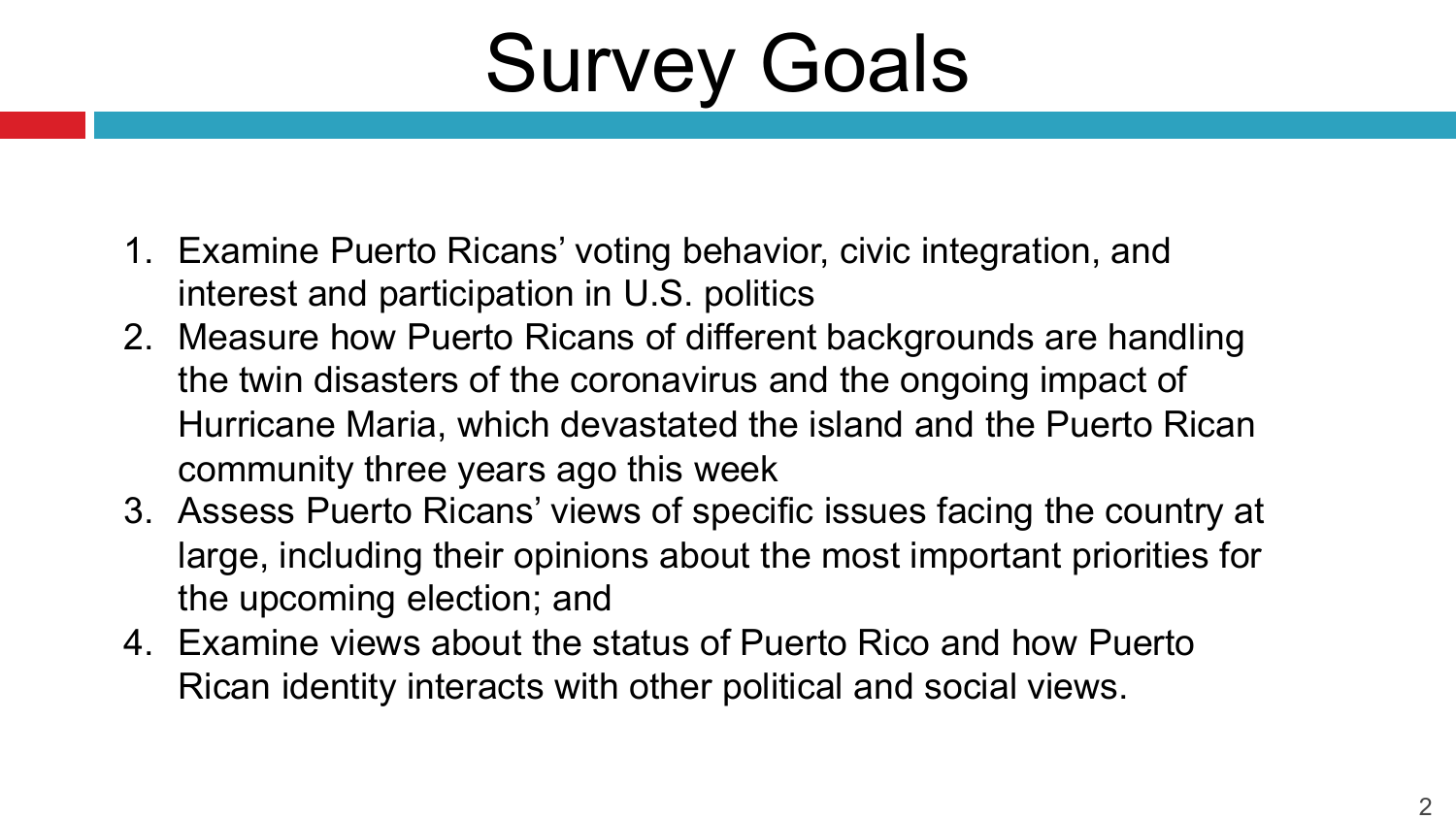# Key Findings

- 1. COVID-19 and lack of information on vote-by-mail has potential for a large negative impact on voter participation;
- 2. Puerto Rican community active in politics and civic participation;
- 3. Puerto Rican community feeling effects of government corruption;
- 4. Self-determination in some form is important, 49% of Puerto Ricans say they feel like an outsider;
- 5. Puerto Ricans have great pride in their identity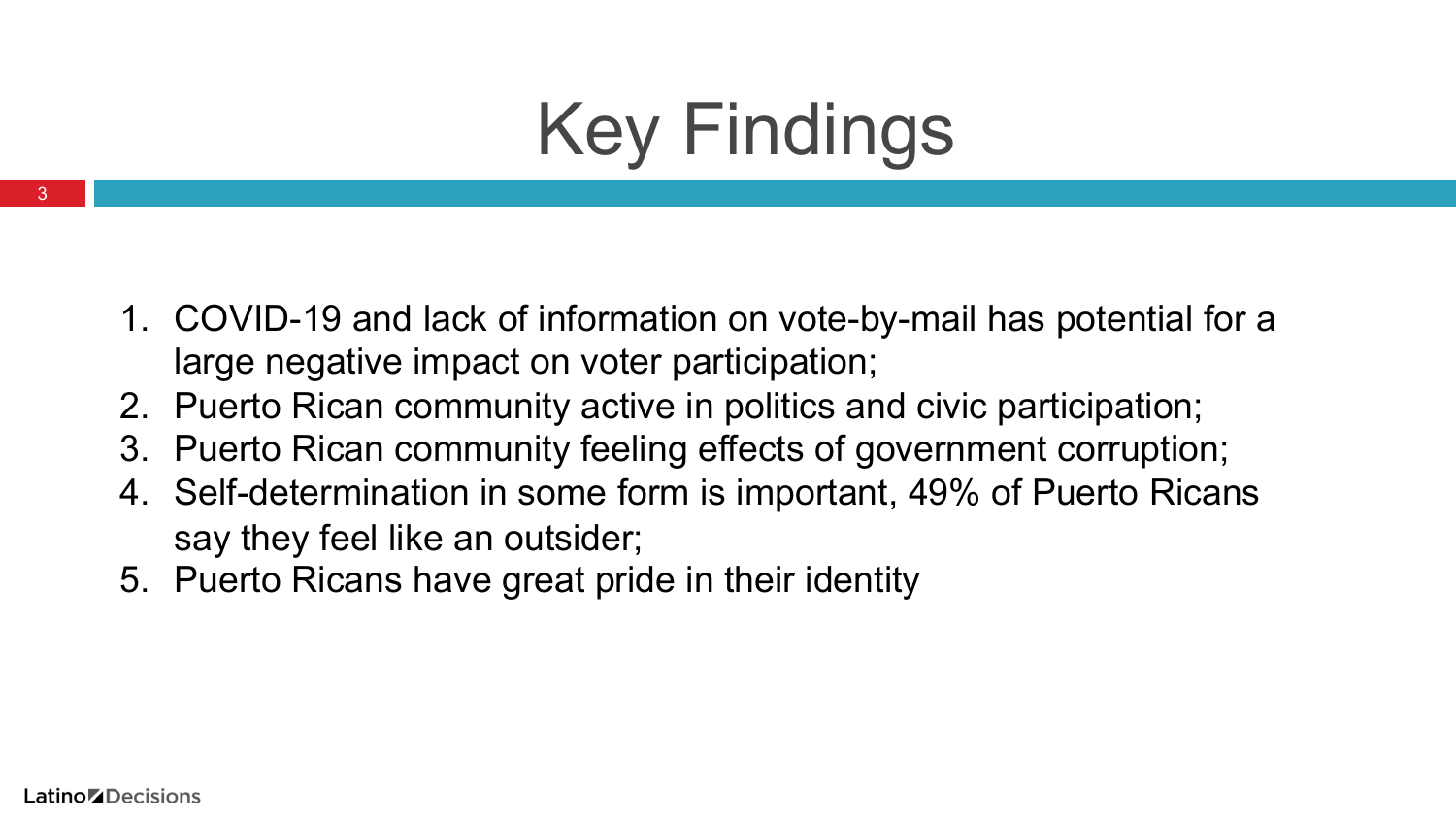# Methods

- $\triangleright$  National survey of 1,000 people of Puerto Rican descent living on the mainland (including oversample of 200 Puerto Ricans in PA)
- $\triangleright$  Conducted on phones and online from September 4 to 11, 2020. (English & Spanish)
- $\triangleright$  Results are weighted nationally and have a margin of error of  $+/- 3.1\%$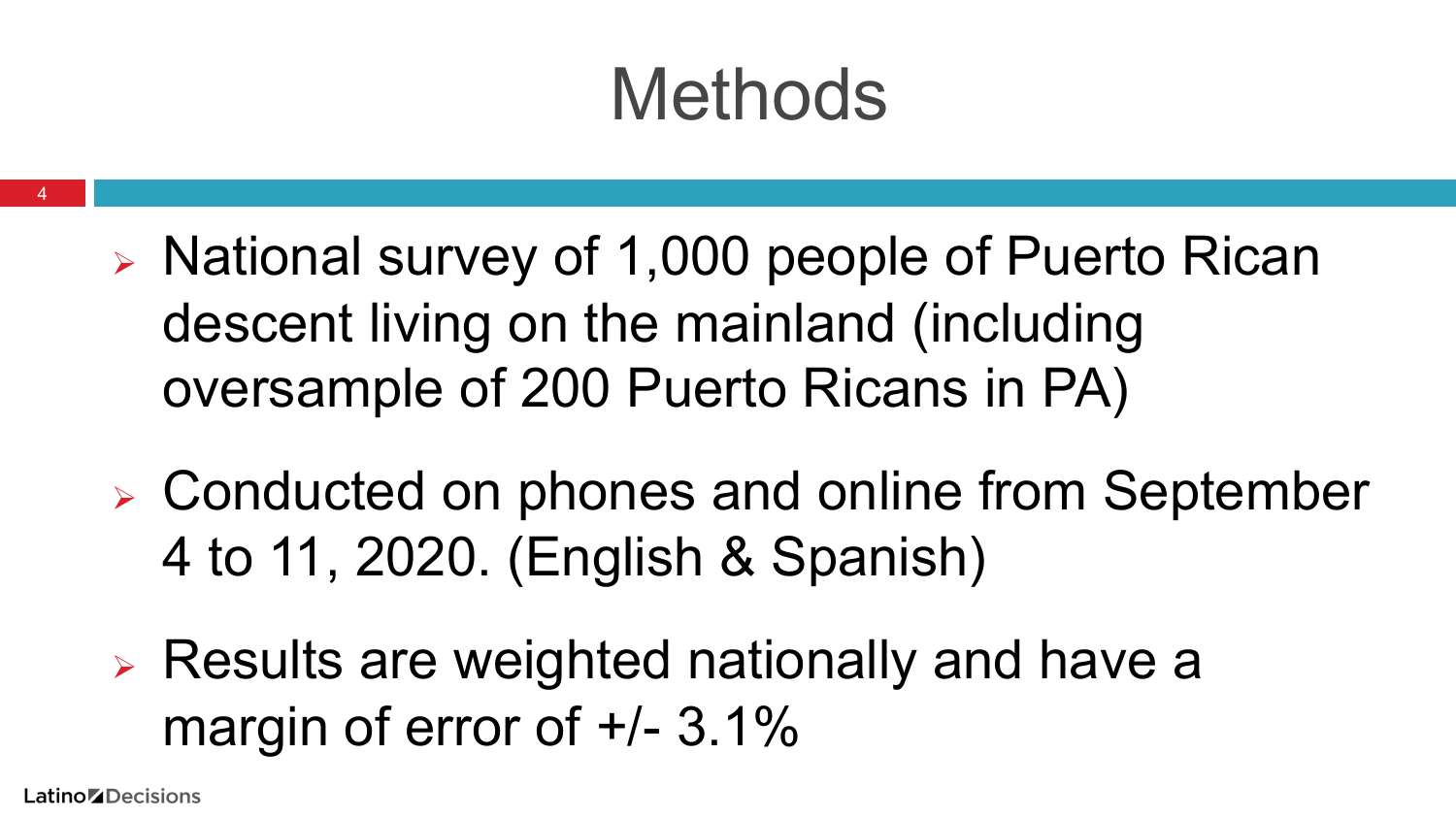# **Demographics**

- $\geq 71\%$  of respondents were interviewed in English
- $> 51\%$  identify as Democrats, 17% Republican, 25% independent
- $\geq 58\%$  of respondents were born in the U.S; 40% were born on the island of Puerto Rico
- $\geq 14\%$  have lived on the mainland for 5 years or less; 23% for 6 to 15 years; and 61% have lived in the mainland U.S. for more than 15 years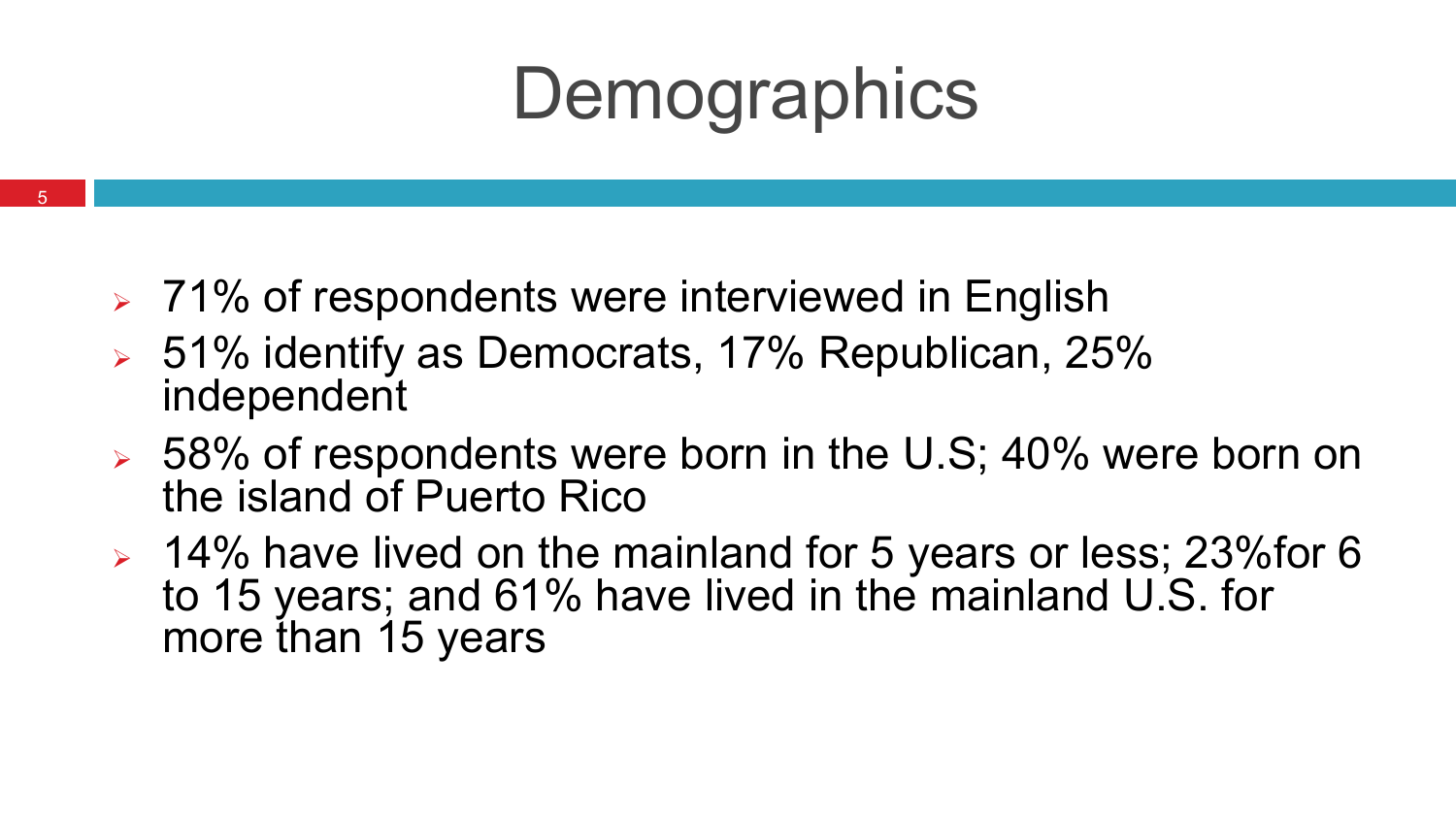#### **Voting in 2020:**

75% of Puerto Ricans say that they will definitely vote in the 2020 presidential election with approximately 15% probably voting and about 1 in 10 saying they will not vote.



I will definitely vote I will probably vote, but not certain right now I may not vote I definitely will not vote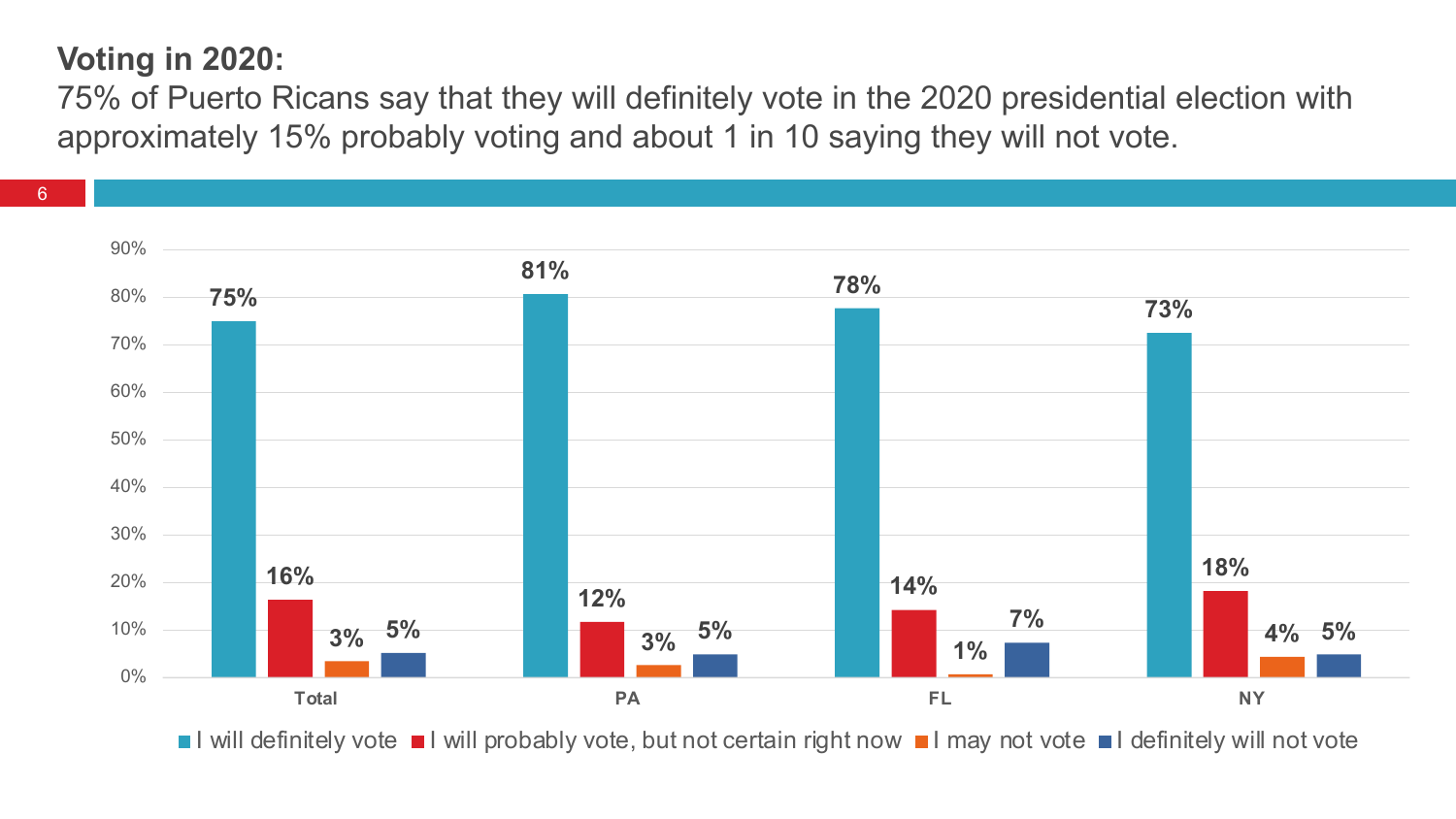#### **Voting in 2020:**

More than 80% of self-identified Republicans & Democrats reporting that they will definitely vote, compared to 59% of independents



I will definitely vote I will probably vote, but not certain right now I may not vote I definitely will not vote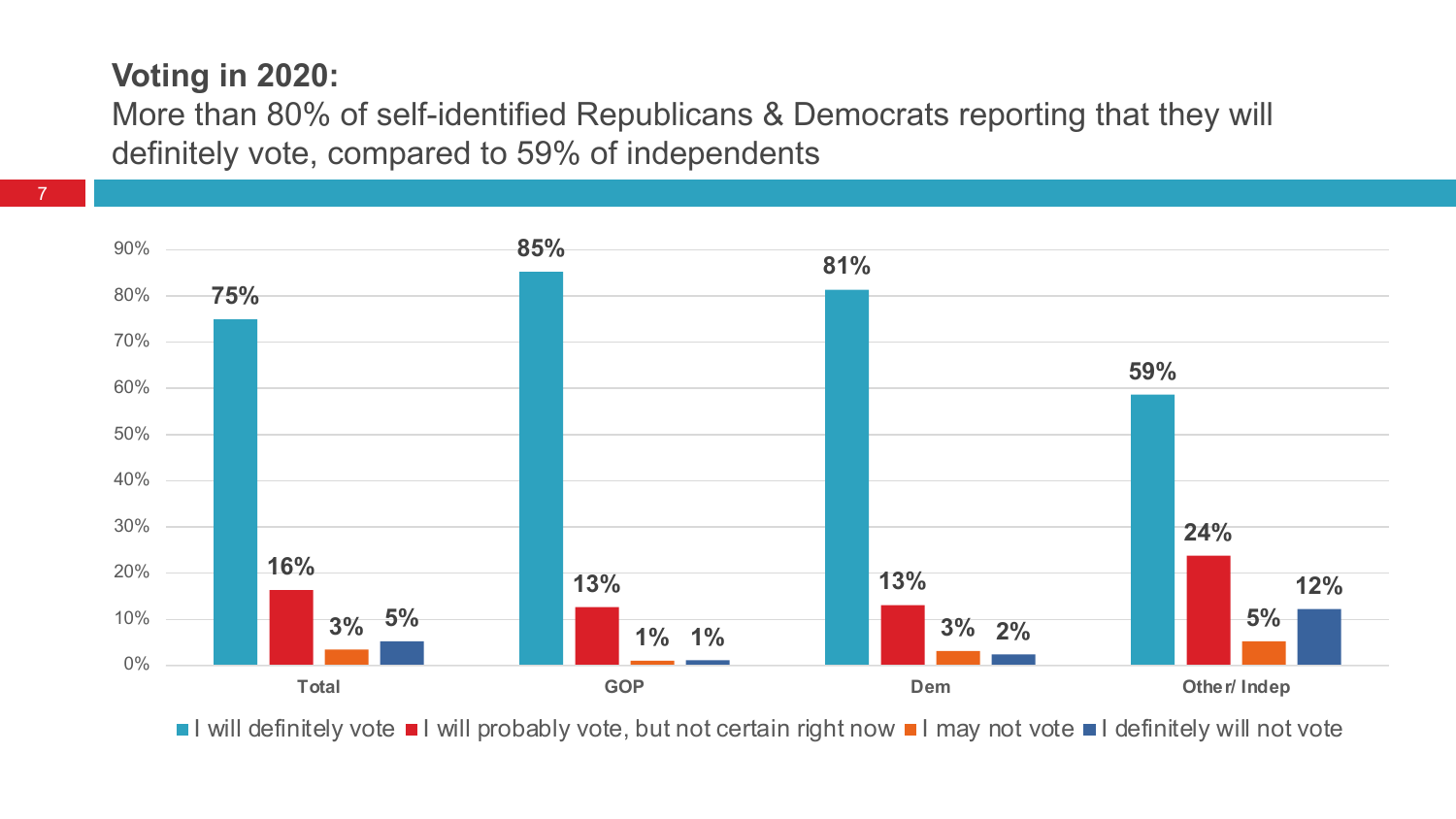#### **VBM:**

In some states they are not automatically sending you a ballot, but you have to request that they send you a mail ballot, if you prefer to vote by mail. Has your state provided you with enough instructions so that you know how to request a mail ballot?

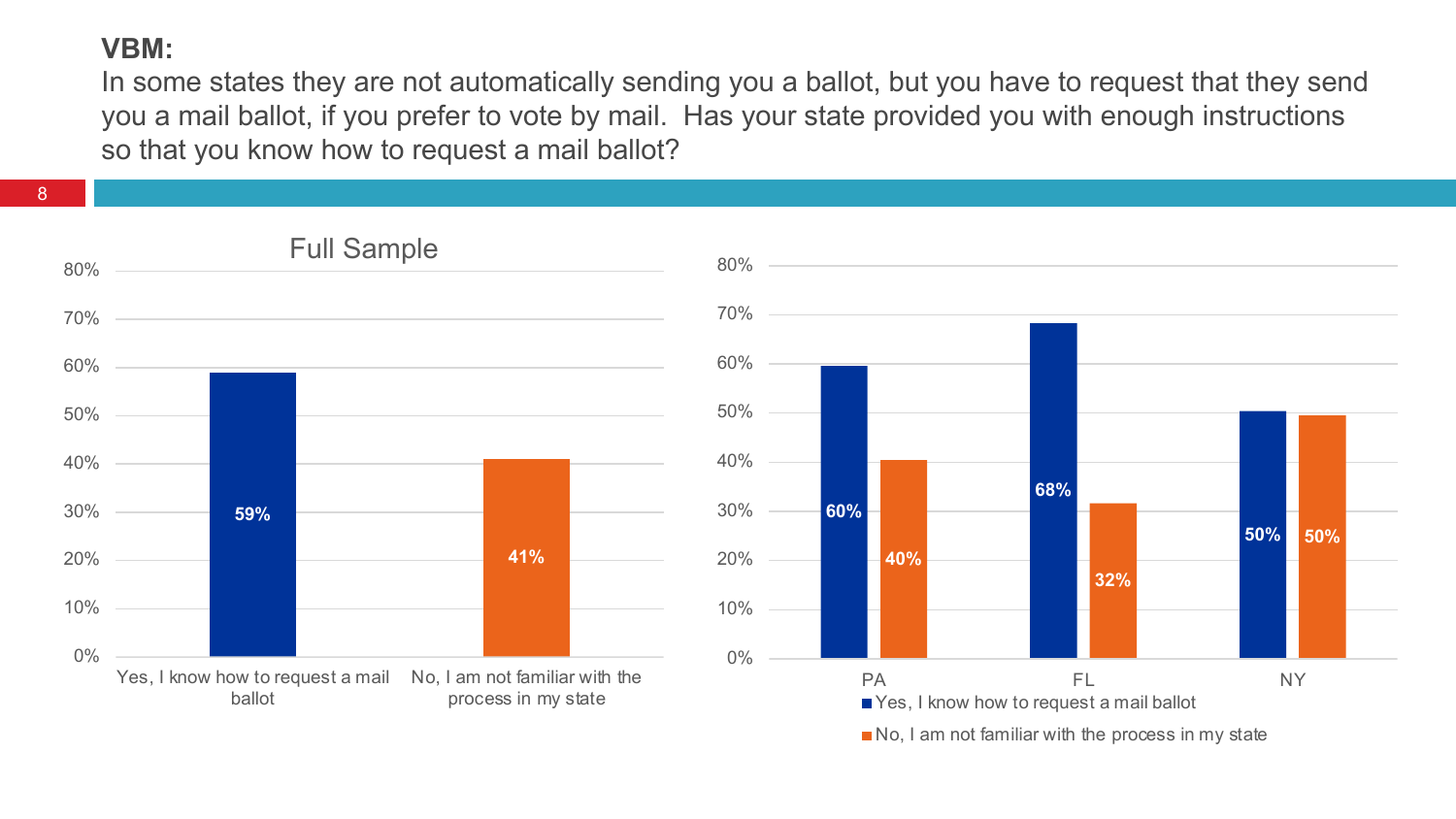#### **VBM:**

9

If your state ends up having both mail-in voting and in-person voting options in November, which would you be the most comfortable using to vote in the presidential election?



I will prefer to vote by mail I will prefer to vote in-person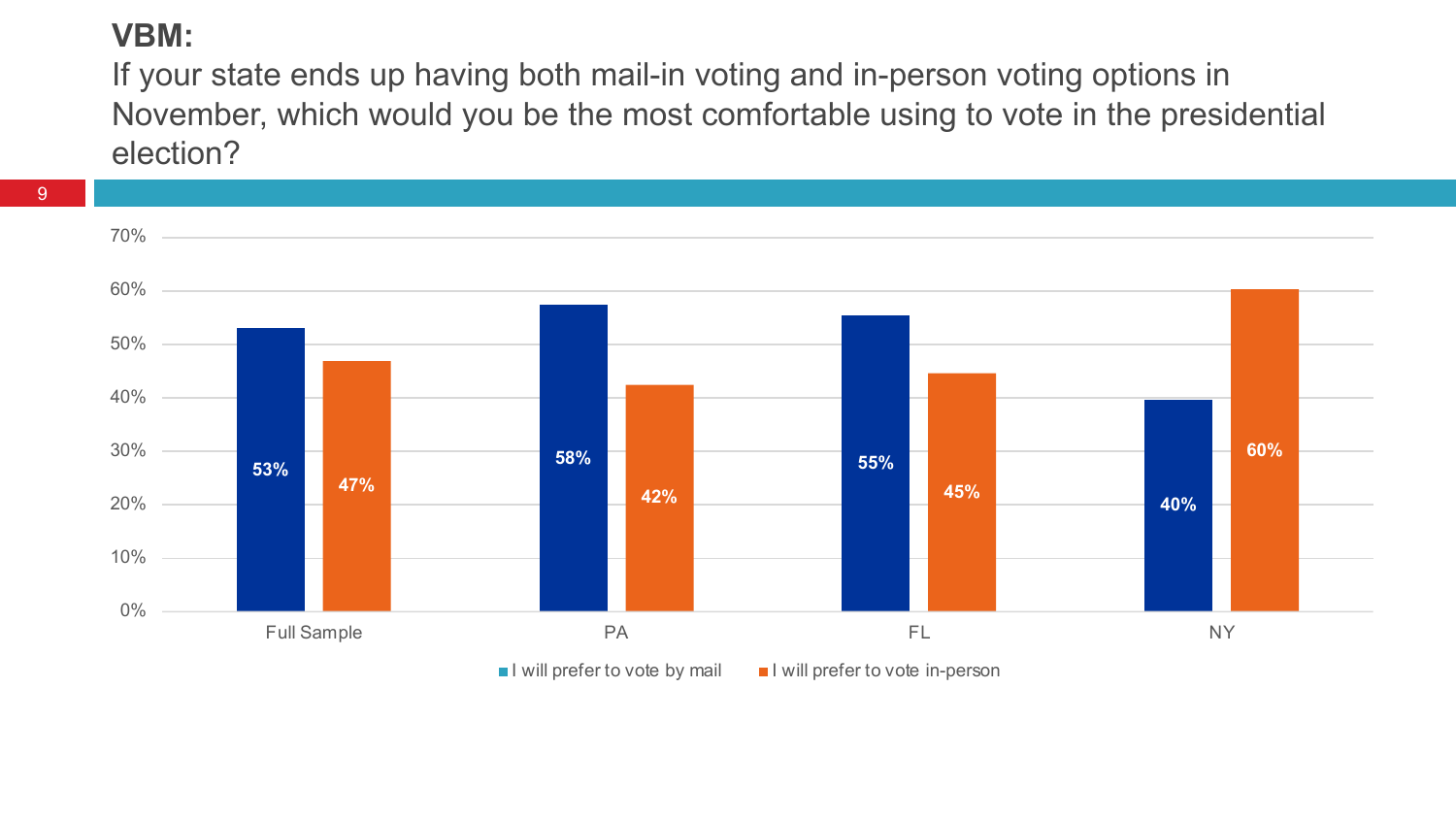## **Voting:**

Nearly three quarters of Puerto Ricans express concern about being exposed to Covid-19 if they do vote in person this November.

> **How concerned or not are you that you might be exposed to COVID-19 if you vote in-person during the November election.**

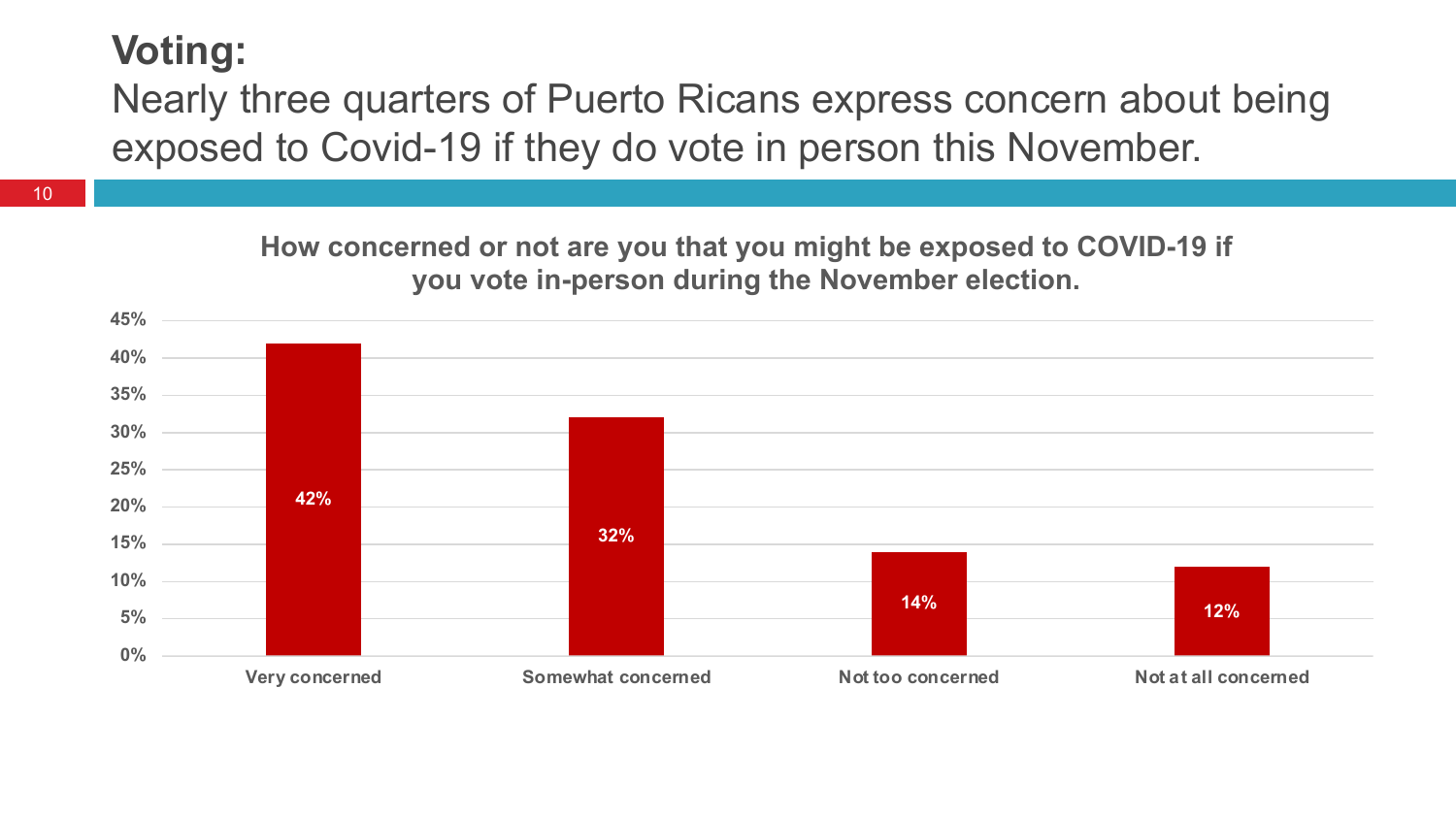#### **Outreach:**

So far in 2020, has anyone from the Democratic or Republican Party, or a non-partisan civic group contacted you by email, text, phone, or in-person and encouraged you to become registered, or to vote in the election this November?

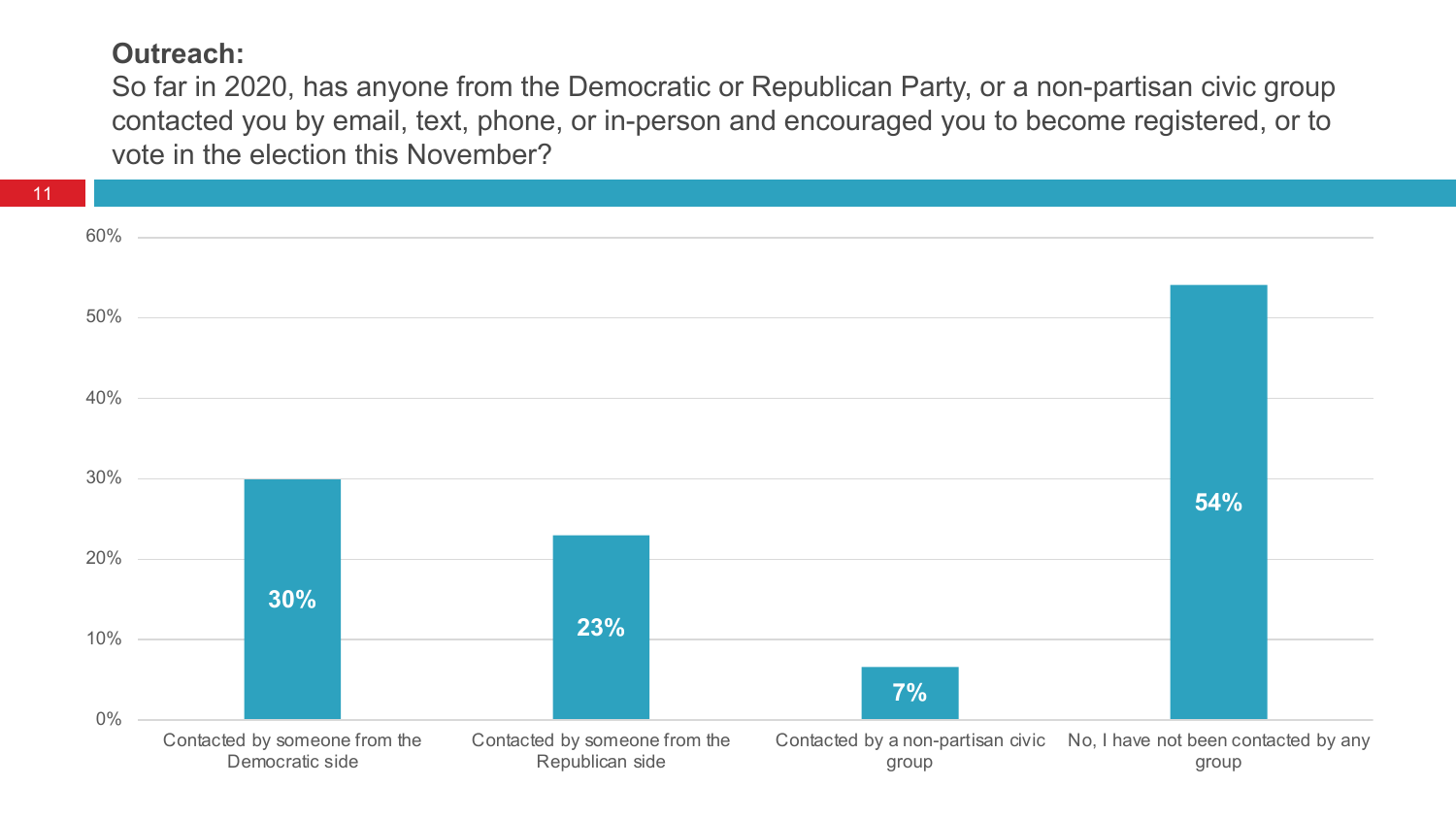## **Civic & Political Participation:**

Discussion of political issues with family and friends is prevalent, but other forms of civic and political participation remain low.

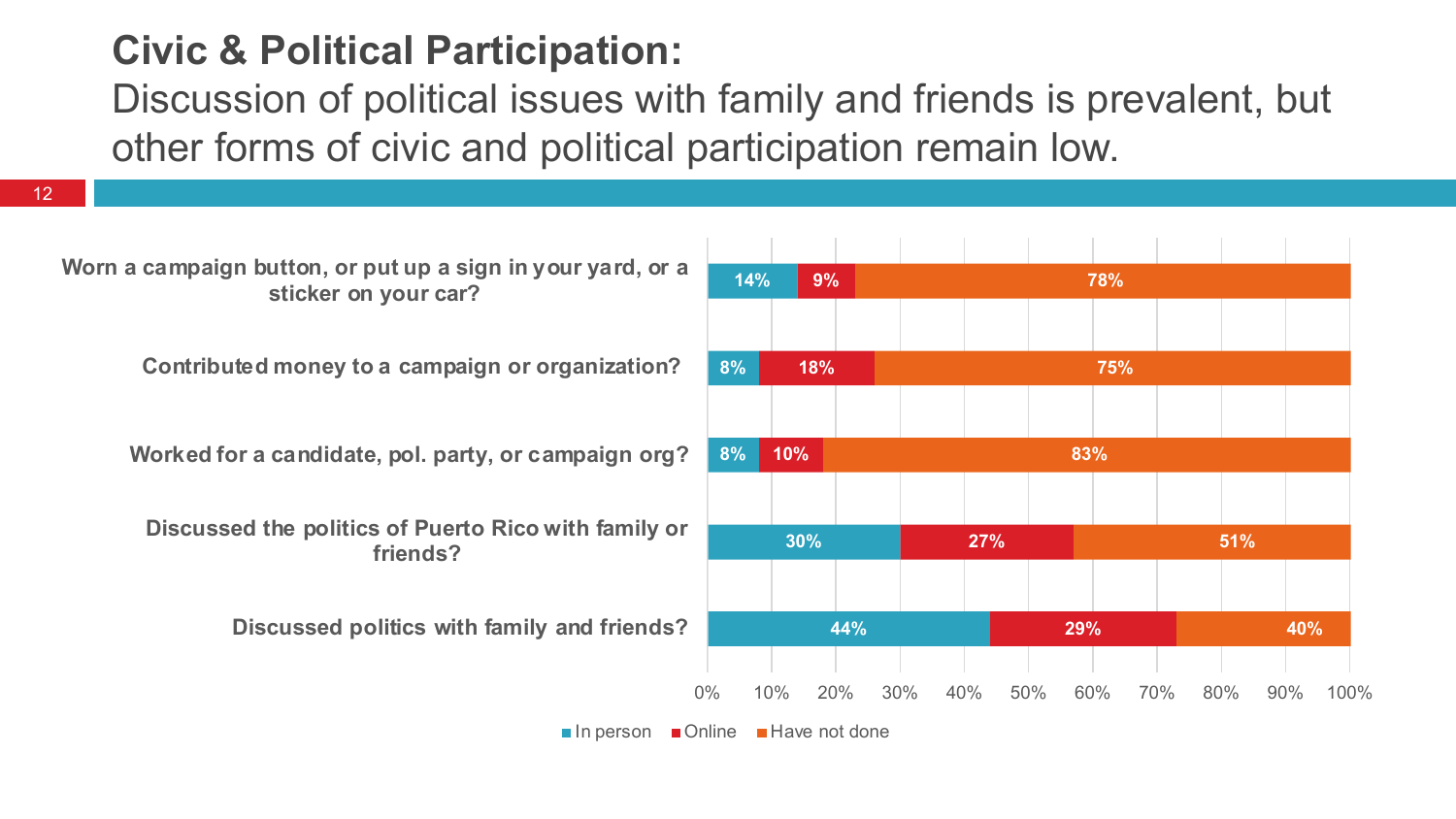## Civic Integration



Participated in an activity with a labor union

Participated in an activity with a business association

Participated in a community event through your job

Participated in team or club sport

Participated in an activity at a school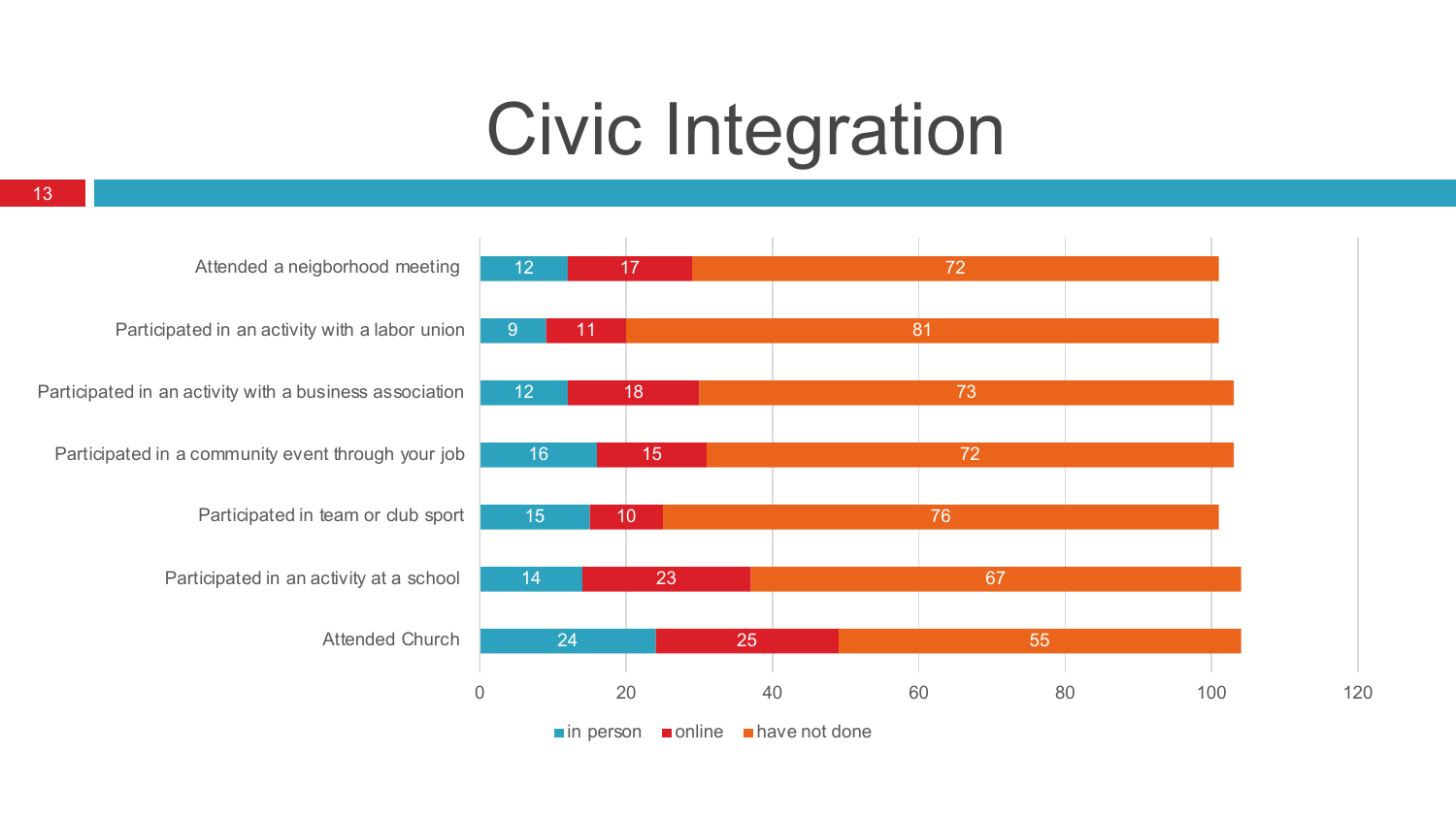#### **COVID-19:**

The Puerto Rican community is clearly feeling the effects of the coronavirus pandemic in a personal manner.

14

Do you have any family or friends who have become ill due to the coronavirus on the island?



#### Have you or a family member or friend here in the mainland become ill due to the coronavirus?

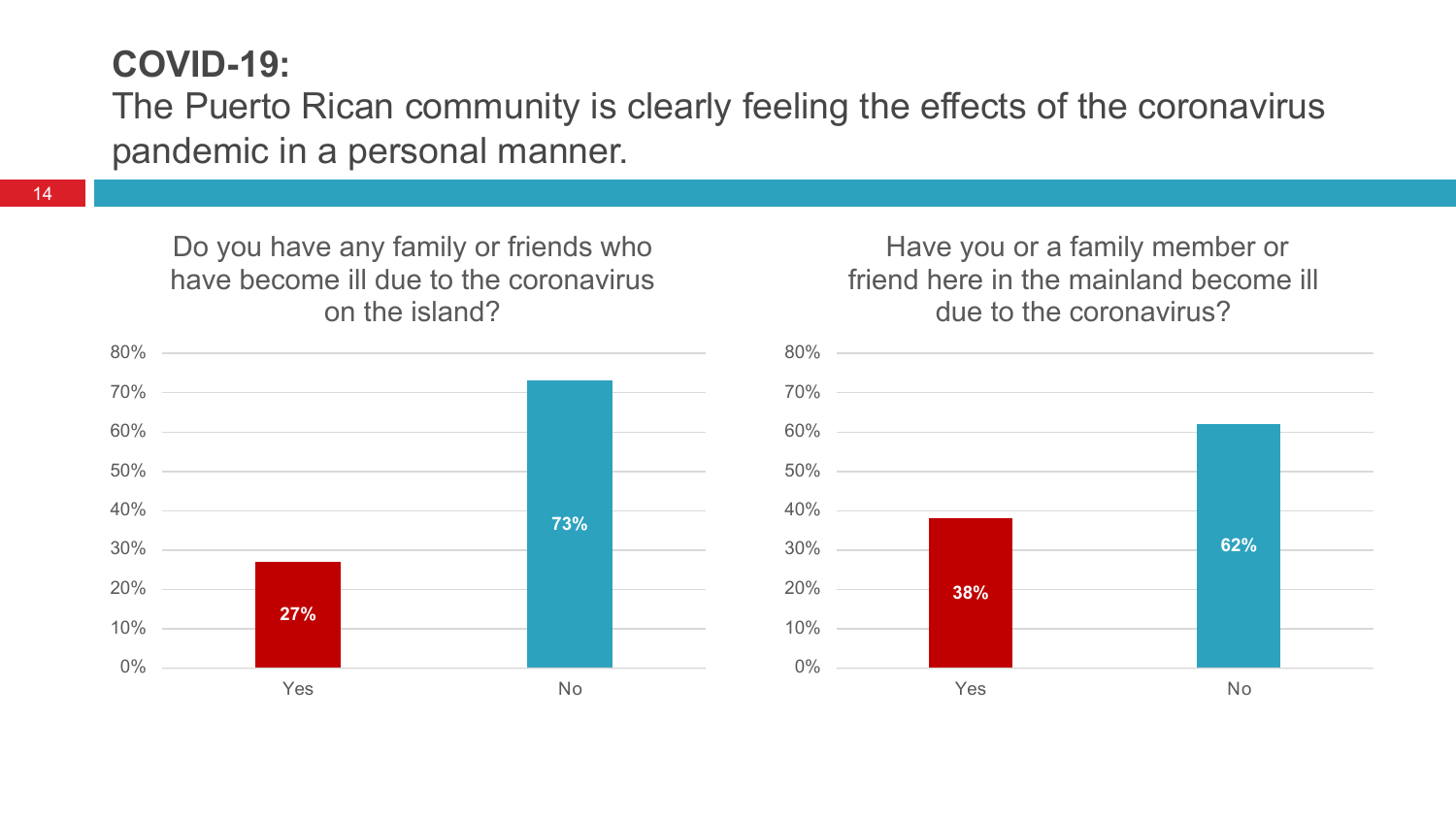## **COVID-19:**

Please indicate whether any of the circumstances apply to you or someone in your household because of the ongoing coronavirus:

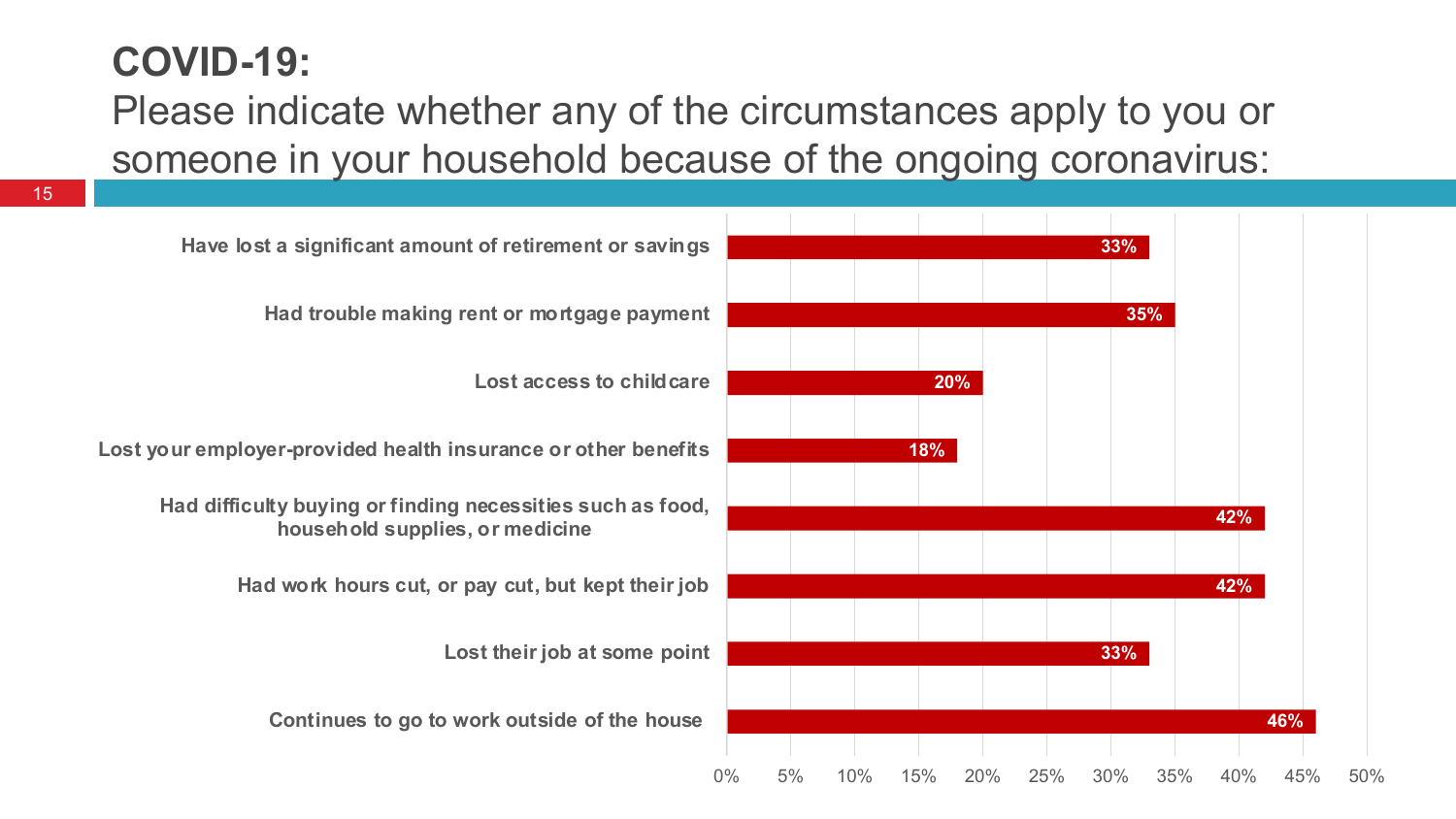### **National Issues:**

Thinking about the 2020 election, what are the most important issues facing Puerto Ricans and Hispanics that our politicians should address?

| 1. Responding to Coronavirus / COVID-19                   | 31% |
|-----------------------------------------------------------|-----|
| 2. Stopping discrimination against immigrants and Latinos | 21% |
| 3. Unemployment / Creating more jobs                      | 19% |
| 4. Lowering the costs of health care                      | 17% |
| 5. Improving wages and incomes                            | 16% |
| 6. Protecting immigrant rights                            | 16% |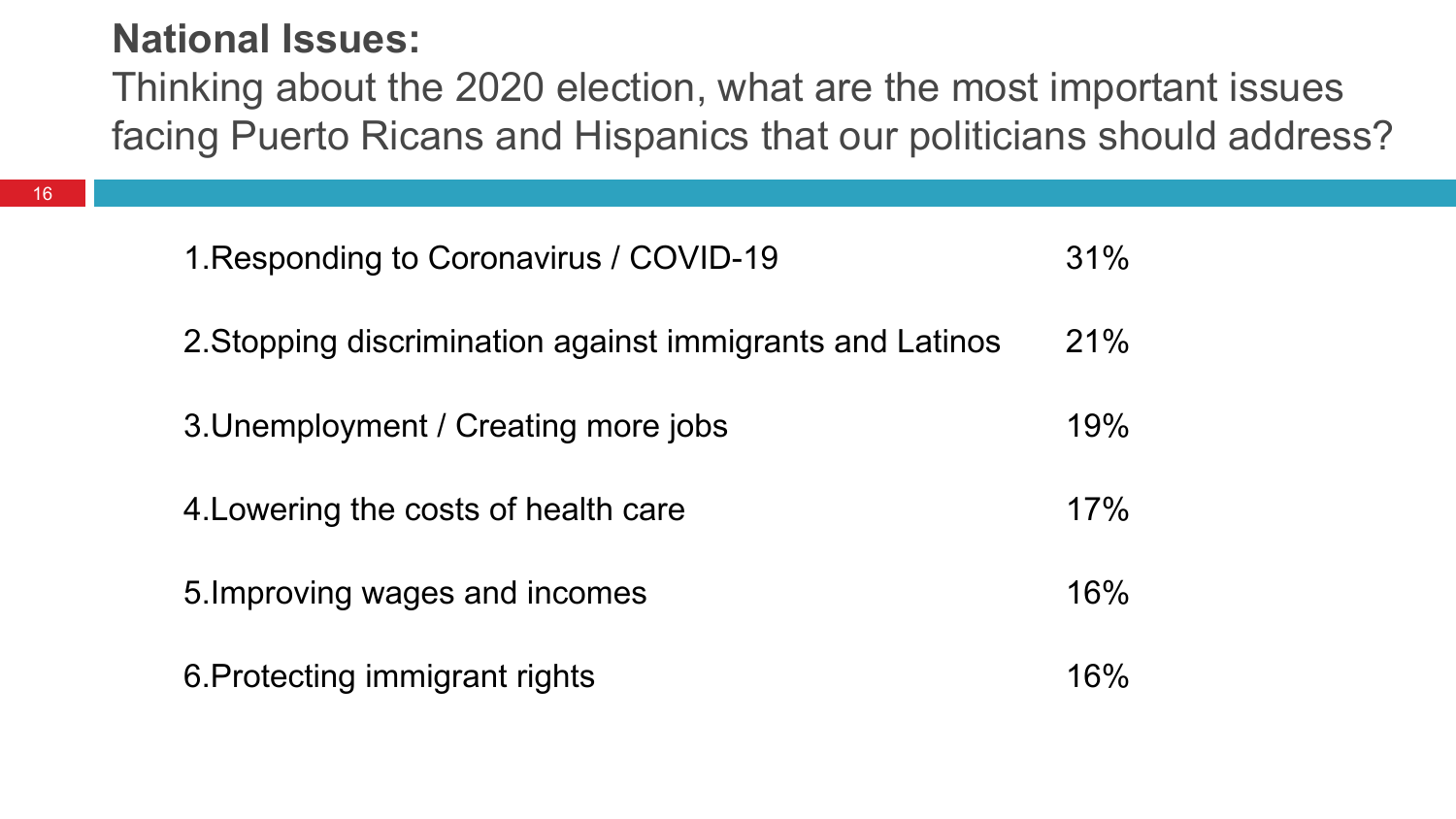## **Island Politics:**

Thinking about the politics on the island of Puerto Rico, are political leaders there doing a good job or a poor job generally?

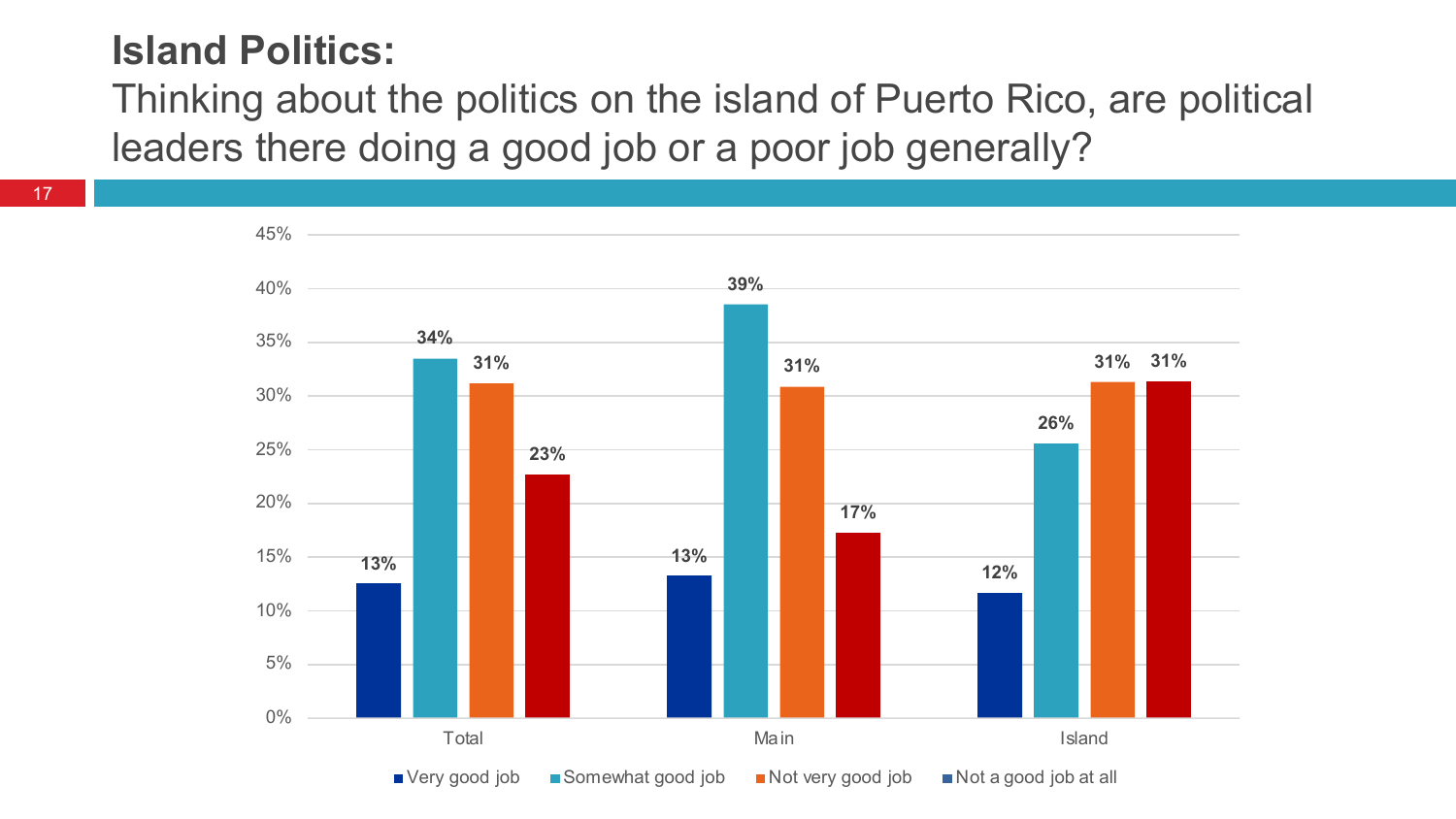## **Hurricane Maria:**

Thinking about Hurricane Maria, were you or a family member, or a close friend negatively affected by the hurricane; like damaged property, lost job, lost electricity, or even a death?

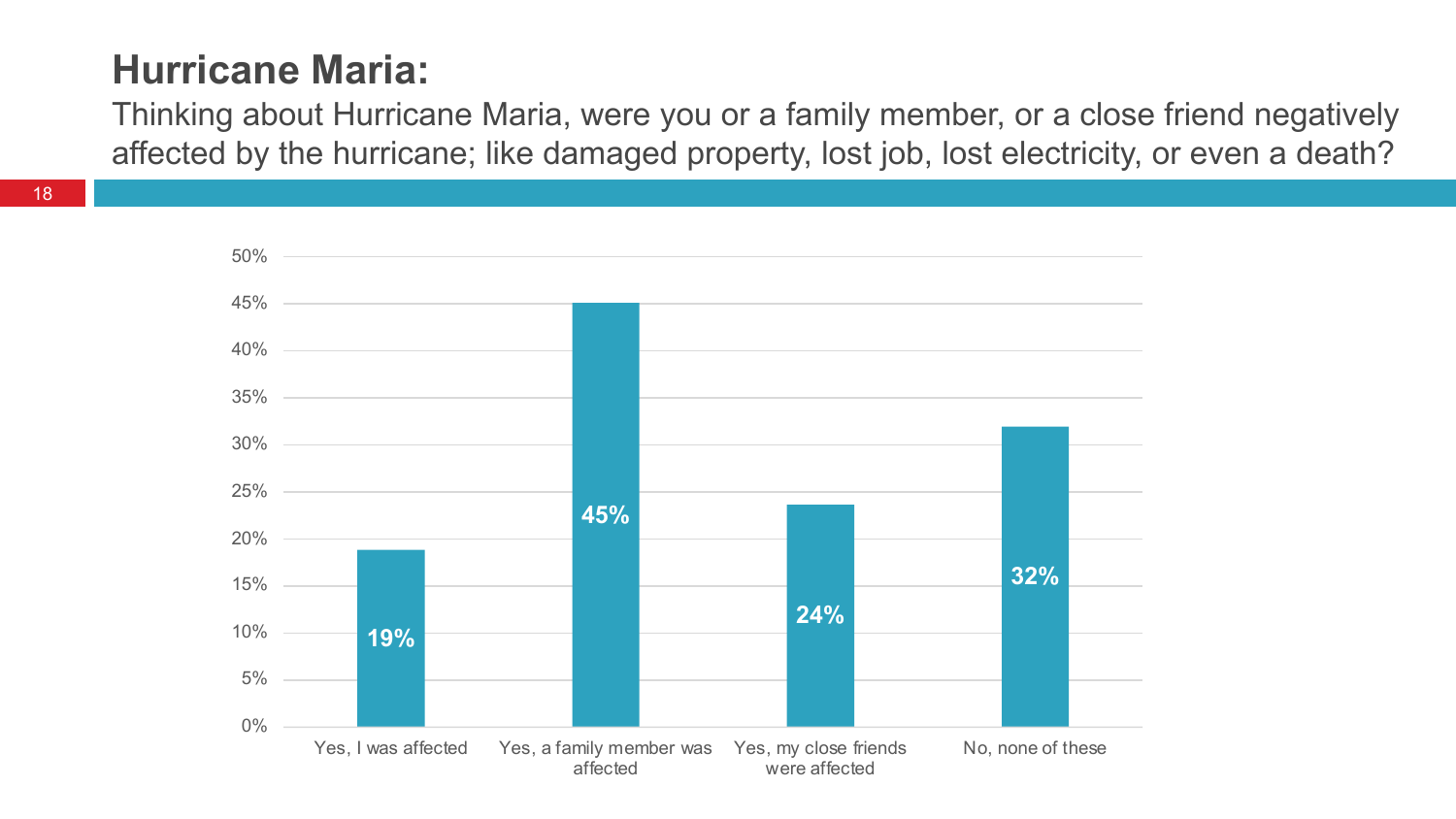**Hurricane Maria:** The federal government did not do enough to help the people of Puerto Rico during Hurricane Maria, delaying FEMA relief for months. And it has been too slow to help with the pandemic on the island. The federal government and political leaders often forget about and turn their back to Puerto Ricans.

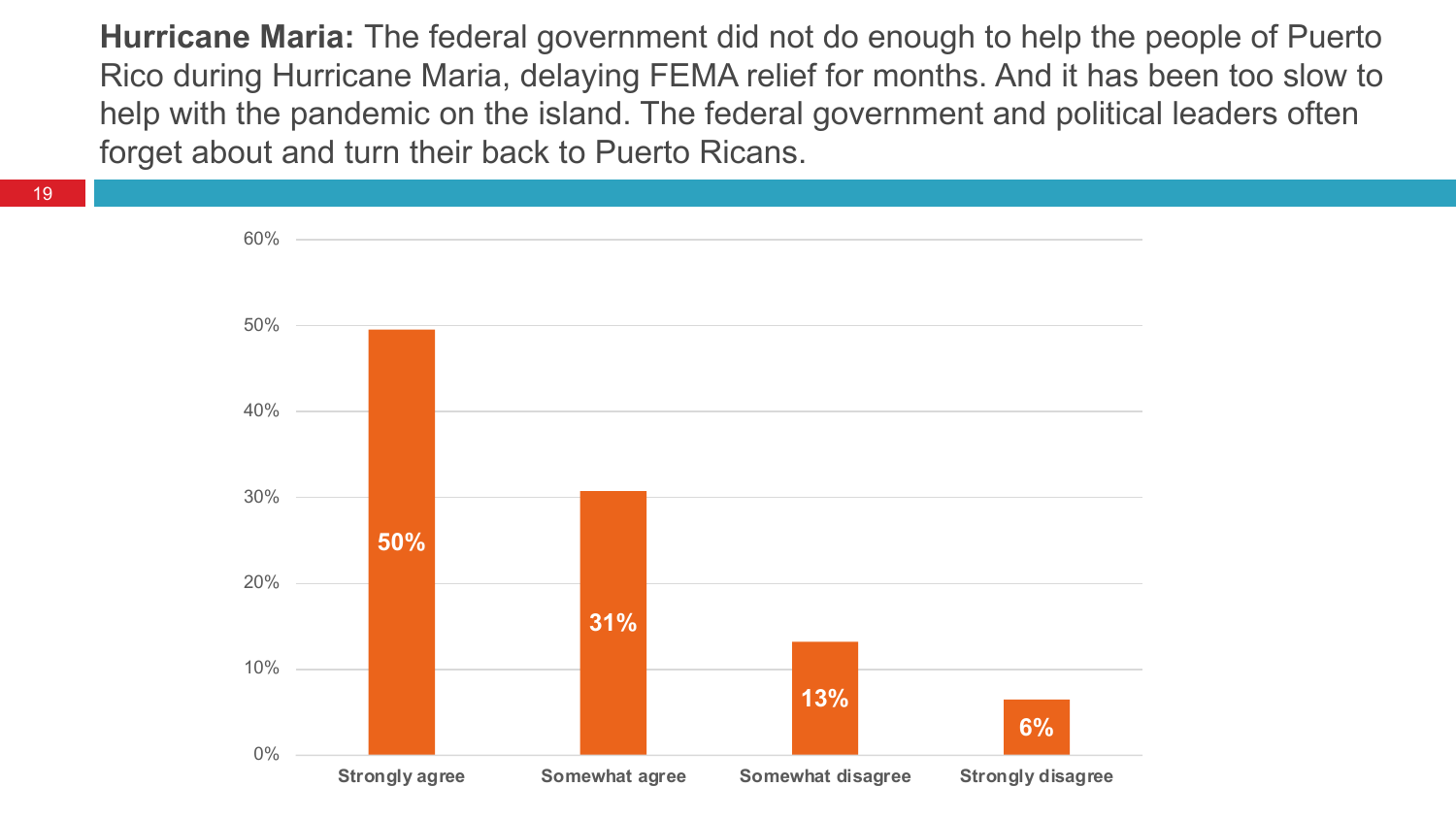### **Puerto Rican Status:**

### Preference when given six options

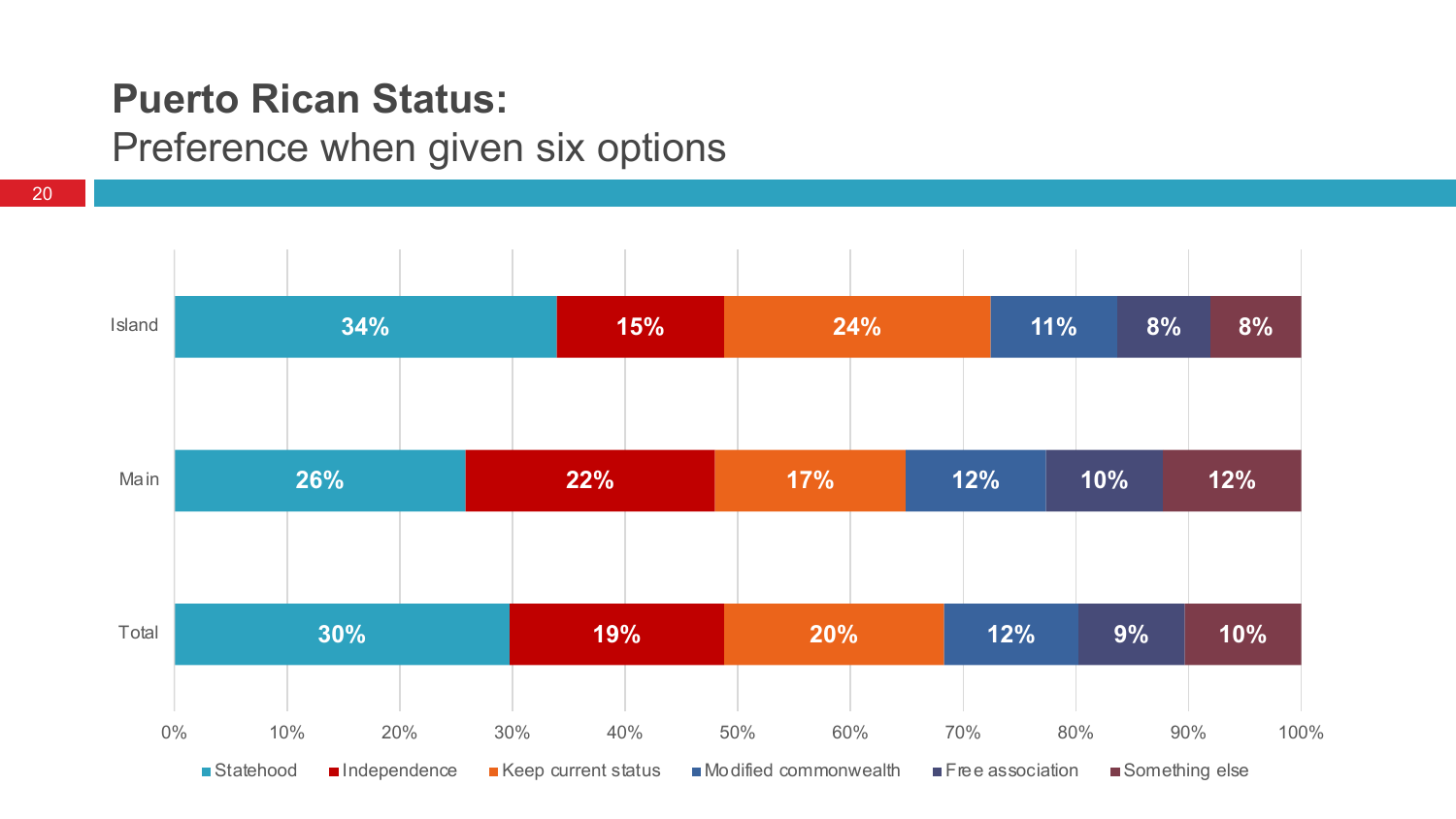## **Puerto Rican Status:**

### Preference when given three options

21



**Puerto Rico should become a state Puerto Rico should remain in its current status**

**Puerto Rico should become an independent country**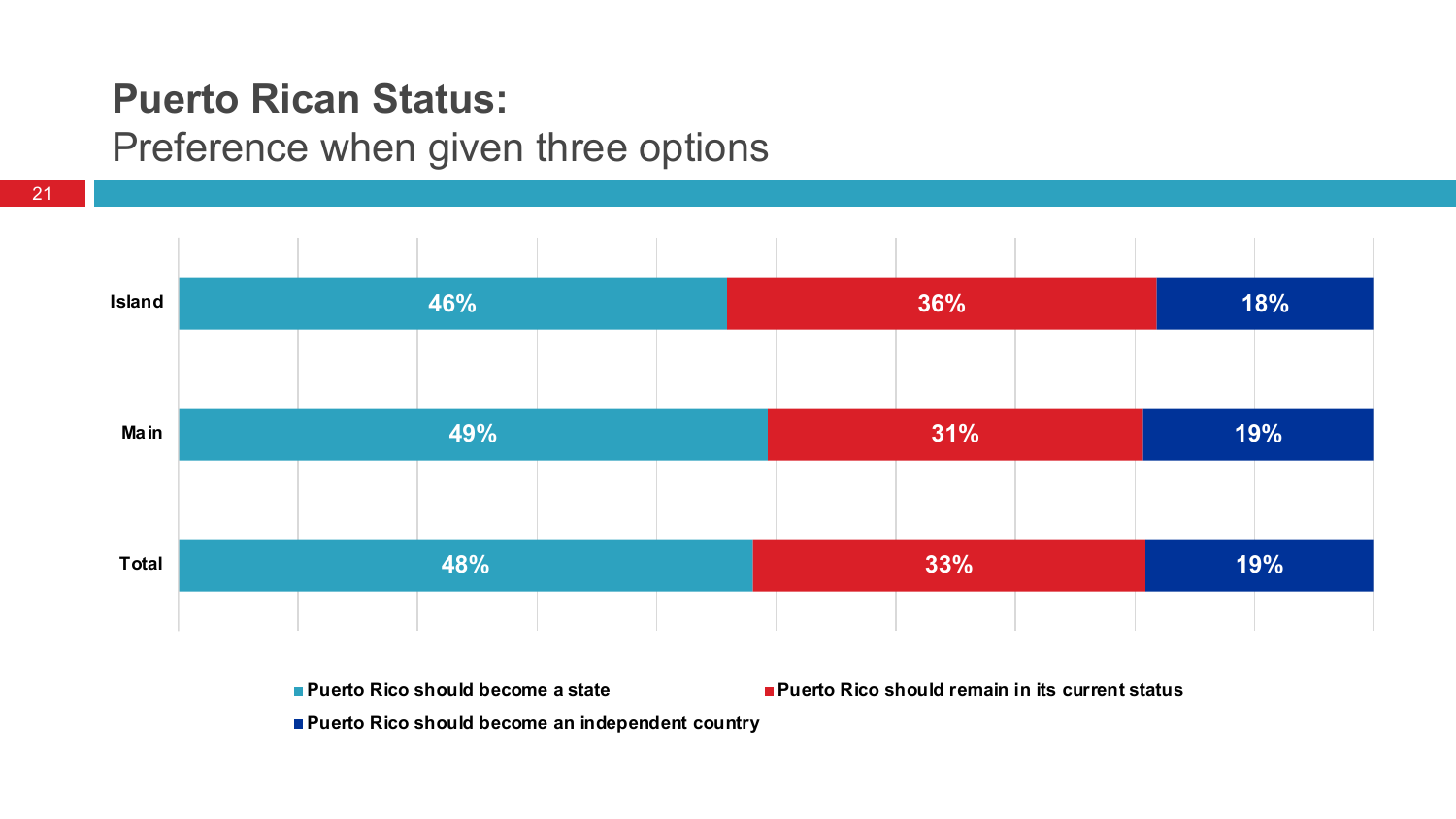## **Candidate Support:**

More or less likely to support a candidate who endorses Puerto Rican Statehood (basic and expanded descriptions)

22

If a candidate for office were to endorse statehood for Puerto Rico would that make you more or less likely to support them?



If a candidate for office were to endorse statehood, so that PRs would have the same rights as every American, and have 5 reps and 2 Senators in D.C., would that make you more likely to support that candidate, or less likely?